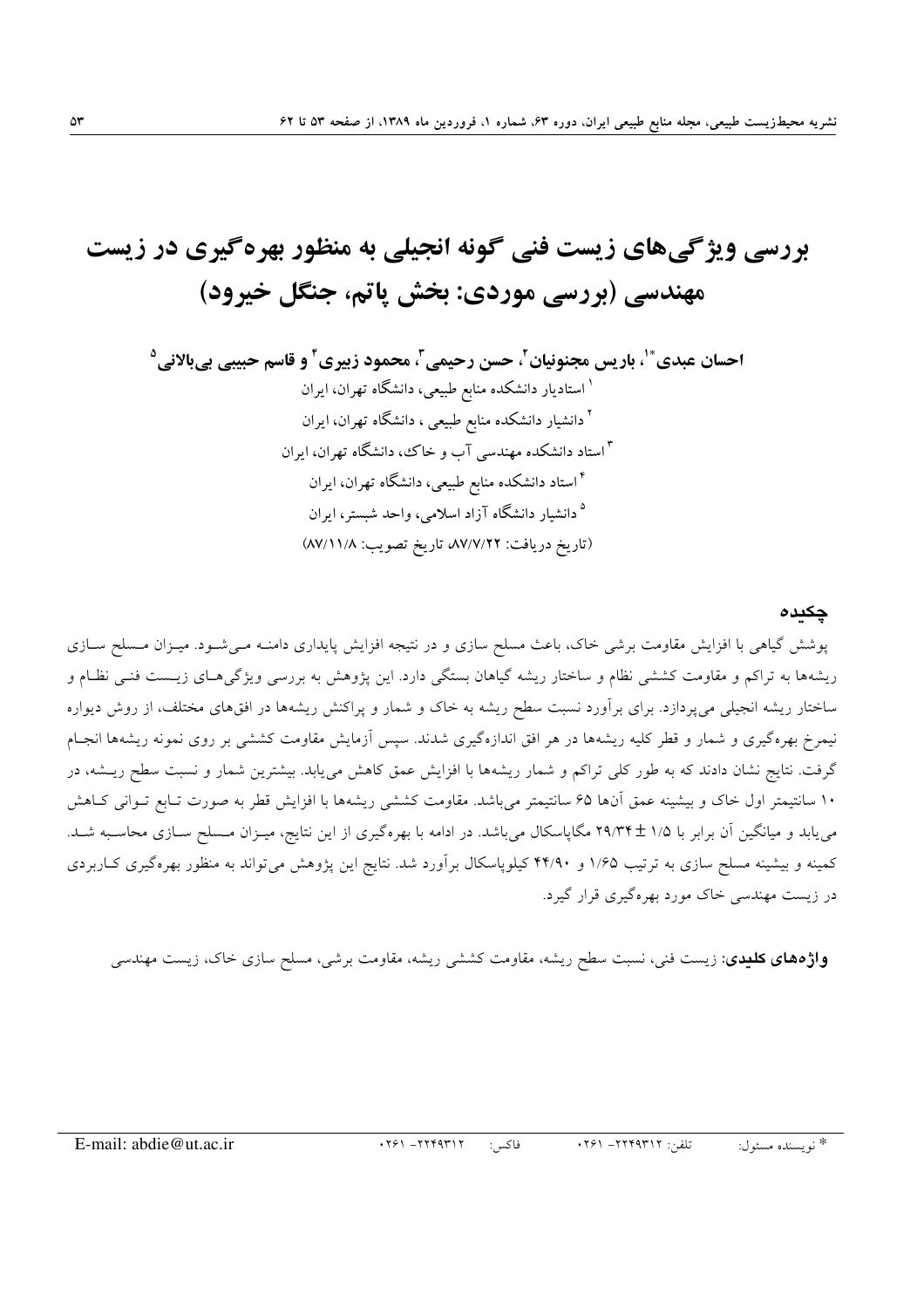بررسی ویژگیهای زیست فنی گونه انجیلی به منظور بهرهگیری در … ۵۴ میں اور سی مسلمان اور اس کا انتخاب اور اس کا انتخاب اور اس کا انتخاب اور اس کا انتخاب اور اس کا انتخاب اور .(Greenway, 1987; Schmidt et al., 2001) .<br>مدل مسلح سازی ریشه وو (Wu et al., 1979) بر پایـه معادله کولمب<sup>۷</sup> است که مقاومت د شــ خـاک (مقاومـت .<br>خاک د. برابر گسختگر) با بهه هگیری از جیسندگر <sup>۸</sup> و ن وهای اصطکاکی<sup>۹</sup> محاسبه مهرشود و تنها یک جن<sup>ء</sup> چسبندگی اضافه شده در اثـر حـضور ریـشههـا (Cr) برابـر

.<br>فرمول: بر به معادله اضافه مے شود.

 $S = c + c_r + \sigma_N \tan\varphi$  $\sigma_\mathrm{N^\ast}$ که در آن: S مقاومت برشـی خـاک (کیلـو پاسـکال) تنش معمول در صفحه بـرش، φ زاویـه اصـطکاک درونـی .<br>درات خــــاک (°)، c چــــسبندگی (کیلــــو پاســـکال)،c حسیندگی اضافه شده د. اثر حضور ریشه (کیلو باسیکال) مے باشند.

دای تحلیل بایداری دامنههای دارای بوشش گیاه*ی ن*یاز به کمي کردن نقش ، بشه در افزايش مقاومت برشي است. از آنجا کهاین نقش بستگی بیه مقاومت کشیشی و تبراکم گونه با گونـههـای مـوردنظر دارد، آگـاهـ از ویژگــ هـای مقاومت کششی و تراک<sub>ه</sub> گونههـا دادههـای مفــدی ب۱ی .<br>تحلیل بایداری و نیز گزینش گونیههای مناسب برای افزایش بایداری به دست میردهید. نیست سیطح مقطع , بشه به خاک به عنـوان شـاخص تـراکم , بـشه د, خـاک شـناخته مـيشـود (Bischetti et al., 2005) و تحـت .<br>تاثیر نبوع خباک، آب و هیوا و کباردی عرصه میرباشید. بنادان د. مورد یک گونه نیز در مناطق مختلف میتوانید متفاوت باشد و به همین دلیل بررسی و بررسی آن حالیت منطقهای دارد و قابل تعمیم بیه منباطق دیگ نمبریاشید به طور كلبى سبطح (Watson & Marden 2004). . بشه به خاک با افزایش عمق خاک و فاصله از تنه کاهش مے یابـد (Abernethy & Rutherfurd. 2000). بـا وحــود انحــام بي ســـ هــاي فــراوان در مــورد ريــشههــا (Danjon et al., 1999; Jackson et al., 1996;

v- Coulomb equation

l

- $\land$  Cohesive
- Frictional forces

#### مقدمه

شمار بلایای طبیعی می**تیط ب**ا ناباییداری دامنیهها در ســالفاي اخب در ســطح حفــان افــزايش بافتــه اســت (Watson & Marden 2004) ویکسی از راههسای ۔<br>حلوگتری از ابن بدیدہھیا تھے وگتری از پوشش گیتاهی می باشد. به دلیل وجود تفاوت جنس ریشههای گیاهان بیا .<br>خاک، باعث مسلح سازی<sup>۱</sup> خاک میشوند ,Greenway) .<br>(1987. خاک در برابر فشار<sup>۲</sup> مقاوم ولی در مقابل کــشش<sup>۳</sup> ضعیف است. برخلاف خاک، , بشه د. برابر کشش مقیاوم و در برابر فــشار ضـعيف اسـت (Pollen, 2007). بنـابراين حضوں شدہ در خاک تشکیل یک ماتریس مسلح شیدہ را مردهد که در طے بارگذاری خاک تنش به ریشهها منتقل مـي شـود (Thorne, 1990). عملكـرد ايـن مـاتريس را می توان شیبه مسلح کردن پتون با مبلگردهای فیولادی در نظ گرفت. عوامــا مختلفــر از حملــه تــاكم و مقاومــت کششے گی بشهها، می توانند میزان مسلح سازی ، بشههـا ، ا تحت تـاثير قـرار دهنـد (Greenway, 1987). ميـزان مسلح سازی ریشه را می توان با مدار ها*ی* عمـود*ی* ریـشه سانند مـدل وو<sup>۵</sup> (Wu et al., 1979) بـرآورد كـرد. ايـن مدل به طور گستردهای در آن بیابی باییداری دامنیههیای  $\left( \mathrm{Gray} \ \& \ \mathrm{Sotir} \ \right)$ یوشیده از یوشش گیاهی بکار مـی $_{\alpha}$ ود &-@ .7Q + 1996; Schmidt et al., 2001) د. اثر حیضوں سشه هیا را بیا توجیه بیه مقاومت کشیشی (بیشینه نیروی لازم برای گسیختن ریشه تقسیم بر سیطح مقطع) و نسبت سطح , بشه <sup>۶</sup> (نسبت مساحت , بشههـا بـه مساحت خاک د. واحد سطح) به عنوان دو مشخـصه مهـم .<br>نست فني نظـام و سـاختار ، بـشههـا، محاسـبه مــ كنــد

Reinforcement

l

- **r-Compression**
- $\tau$  Tension
- $x$  Tensile strength
- $\Delta W$ u
- Root Area Ratio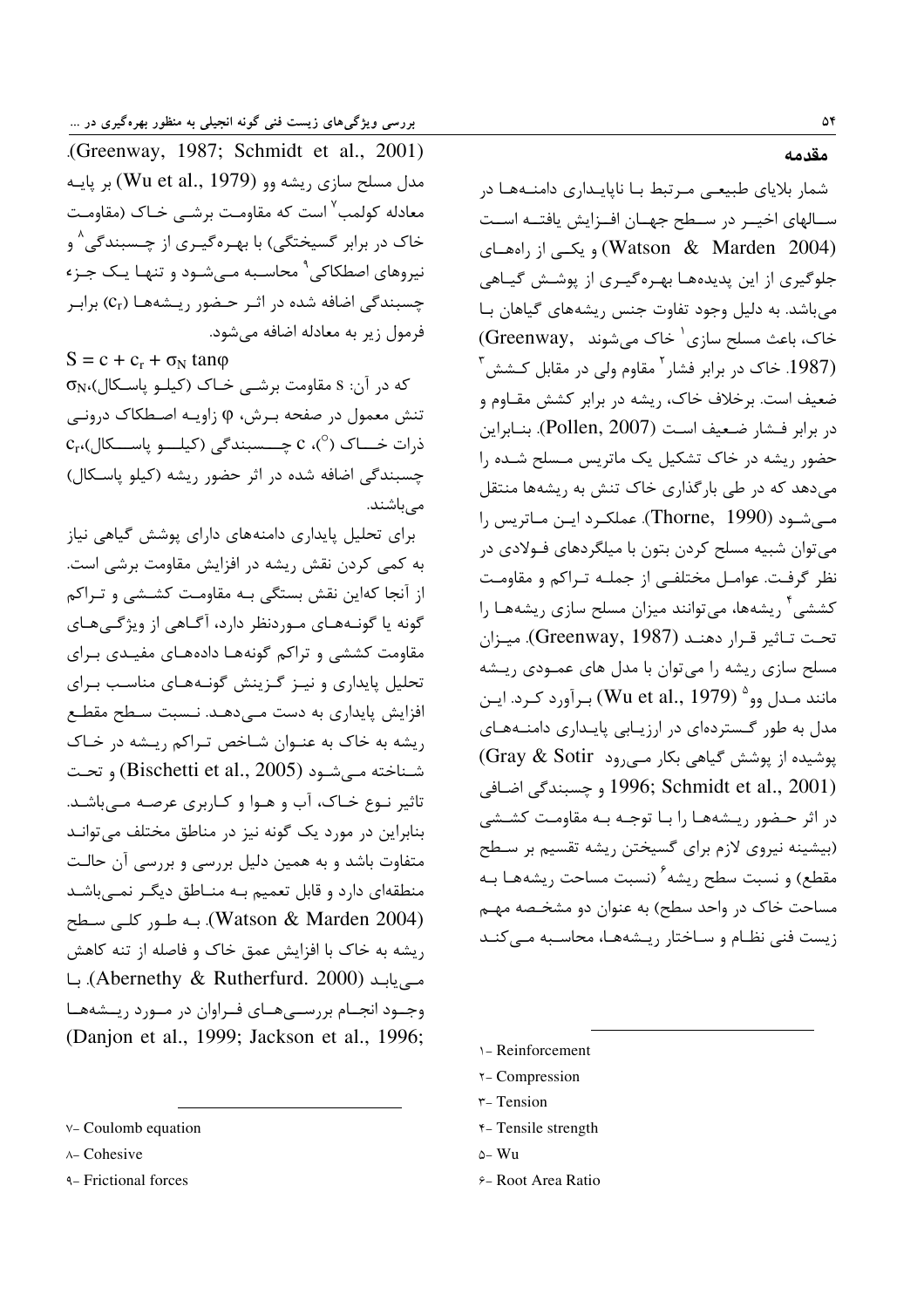Keyes & Grier 1981; Kramer & Boyer (1995 ، بیــشتر ایــن بررســیهــا بــر روی ویژگــیهــای اکوفیزیولوژی متمرکز شدهاند و بنابراین دادههای مفیـدی به منظور ارزیابی اثر مسلح سازی ریشههـا ندارنـد. بیـشتر این بررسیها در مورد ورود مـواد غـذایی و مـاده آلـی بـه خاک و ترسیب کربن میباشند و بنابراین تنها ریشههای کوچک (۲-۱ میلیمتر) را در نظر مے گیرنـد. بـه دلیـل مــشخص شــدن نقــش گیاهــان در افــزایش پایــداری، بررسیهای مرتبط با این موضوع به شدت در حال افزایش (Abernethy, & Rutherfurd. 2000; مہیباشند Bischetti et al., 2005; Roering et al., 2003). از طرفی به دلیل پیچیدگی سازوکار مـسلح سـازی، تنـوع گونه و محیط، این گونه بررسیها به طـور کامـل مخـتص منطقه می باشند و هنوز دادههای بسیار زیادی نیاز است تا این پدیده به طور عمومی تشریح شود. از اولین و معـدود بررسی ها انجام گرفته در ایـران مـی تـوان از بررسـی هـای (2001) Bibalani نام برد. وی تاثیر گونههـای توسـكا، لـرگ، انجيلــي، ممــرز، ليلكــي، افــرا و بلــوط در افــزايش پایداری دامنه را بررسی نمود. وی ضریب ایمنـی پایـداری دامنه را یکبـار بـدون حـضور و یکبـار بـا حـضور گیاهـان محاسبه نمود. البته الگوی تغییرات نسبت بـه عمـق مـورد بررسی قرار نگرفت و نتایج به صورت کلی بیان شد. دیگـر پژوهش های انجــام گرفتــه از نــوع درجــا<sup>\</sup>مــ<sub>ي ب</sub>اشــند کــه ارتباطی با این پژوهش ندارند.

هدف از این پـژوهش کمـی کـردن مقاومـت کشـشی و تراکم ریشهها به عنوان ویژگے هـای بـارز زیـست فنـی و بهره گیری از آنها در ارزیابی میزان تاثیر گونـه انجیلـی در مسلح سازی خاک میباشد. قابل یادآوری است که پوشش گیاهی تاثیرات مثبت و منفی زیادی دارد ولی هـدف ایـن پژوهش تنها بررسی میـزان و چگـونگی تـاثیر در افـزایش مقاومت برشي ميباشد.

مواد و روشها منطقه مورد بررسی

این بررسی در بخش پاتم از جنگــل آموزشــی، پژوهــشی خیرود واقع در حوزه آبخیز۴۵ از جنگل های شمال کـشور و در ۱۰ کیلومتری شرق شهرستان نوشیهر انجبام گرفت. هشت پایه از درختان انجیلی به صورت تصادفی گـزینش شدند. سپس به منظور برآورد نسبت سطح ریشه به خاک، (Abernethy, & Rutherfurd.  $\bar{y}$ روش دیواره نیمـرخ) 2000; Bischetti et al., 2005; Burke, & Ravnal 1994: Schmid. & Kazda 2001: Simon & Collison 2002; Sun et al., 2008) مورد بهره گیری قـرار گرفـت. در پیرامـون هـر درخـت دو نیمرخ با فاصله یک متر در سـمت بـالا و پـایین شـیب تـا بیشترین عمق ریشه دوانـی گـودبرداری شـد. سـپس روی دیوار مهای نزدیک به تنه درخت افق های ۱۰ سانتی متری مشخص و علامت گذاری شدند. در ادامـه همـه ریـشههـا شمارش و قطر آنها با بهرهگیـری از کـولیس انـدازهگیـری شد. مشخصههای مقاومت برشی خاک هر نمونه در جدول (۱) ملاحظه مے گردد.

## آزمايش مقاومت كششى

ریشههای انجیلی برای انجام آزمایش در اردیبهشت ماه سال ۸۷ جمع آوری شدند. با گودبرداری نیمـرخ خـاک در نزدیکی درختان انجیلی نمونههای ریشه از عمق حدود ۳۰ سانتيمتري جمع أورى شدند ,Cofie, & Koolen) (2001. برای جلوگیری از ایجاد پیش تنش، ریشهها با یک سیم چین تیز بریـده شـدند و سـپس در کیـسههـای پلاستیکی قرار داده شده و میزانی محلول الکل ۱۰٪برای جلوگیری از رشد قارچ ها به آنها اضافه شـد Cofie, & (Koolen, 2001. در فاصله یک هفتـه پـس از جمـع آوري، آزمايش مقاومت كششى انجام گرفت Bischetti) et al., 2005). پیش از آزمایش ریشهها به دقت بررسی شدند تا دارای شکستگی و یـا پوسـیدگی نباشـند سـپس

**Y**-Profile trenching method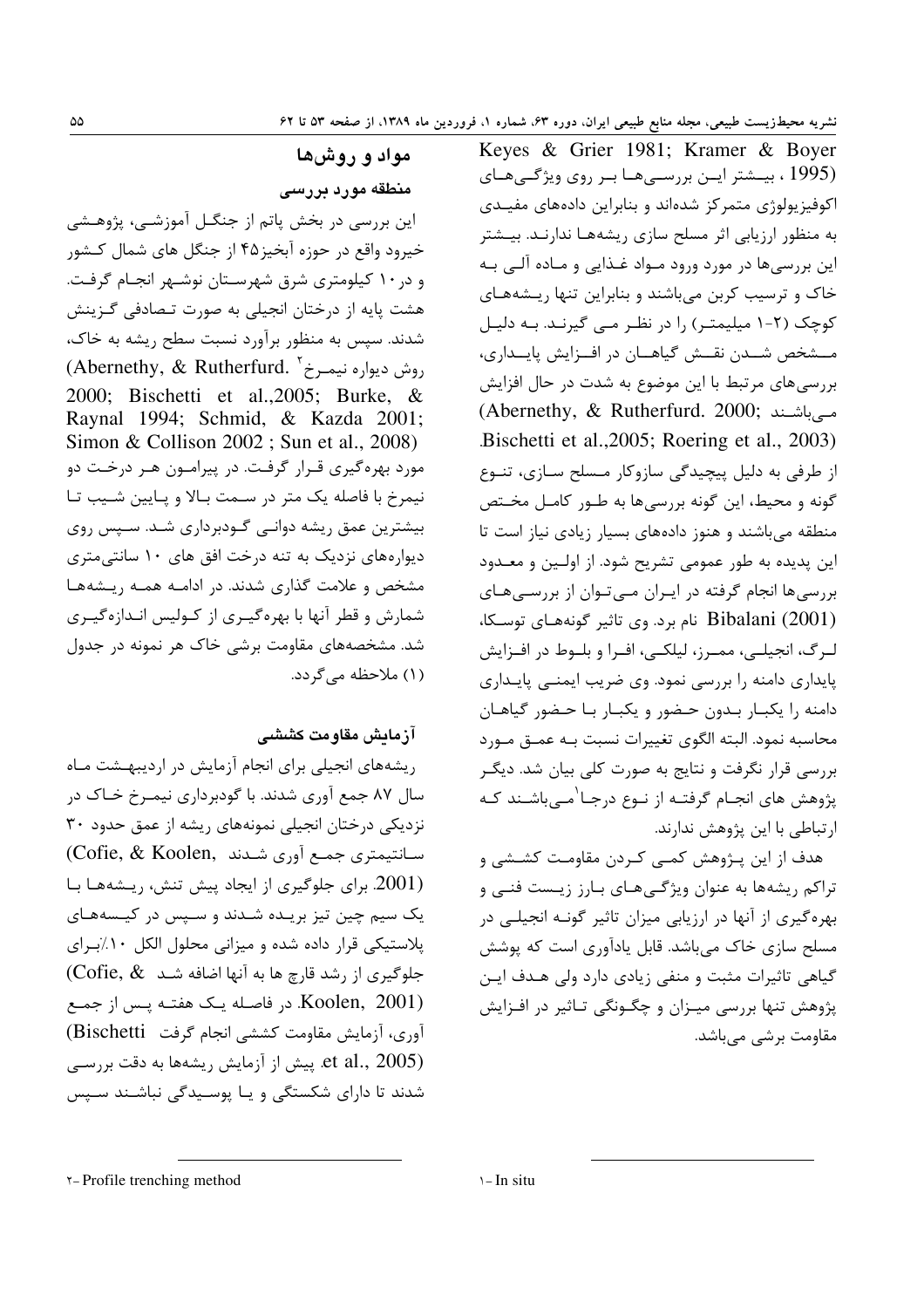نتايج

ا وجود ابنکـه مـــزان نـسبت سـطح ، بـشه دارای تنـوع J .<br>ديادي بود، ولي با افزايش عميق ابن ميزان كياهش مي .<br>بافت (برایر شکل ۱). بیشترین میزان نسبت سیطح ریشه د. افق اول دیده می شود. بـه طـور میبانگین ۵۵٪ نـسبت سطح ، بشه د. ۱۰ سانتیمتراول و ۷۴٪ این نسبت د. ۲۰ سانتیمتر اول قرار دارد. بیسشترین عمیق نفیوذ نیبز تبا ۶۵ سانتیمتر اول محدود می شیود. کمینیه و پیشینه میتان .<br>نسبت سطح , بشه به ترتیب ۰/۰/۰۰۲ و ۳/۵۴٪ مرباشند.



شکل ۱– نسبت سطح ریشه به خاک در افقهای مختلف (مبانگین± اشتیاه معیا<sub>ل</sub>)

به طور کلی شمار ریشهها با افزایش عمق کاهش می باید .<br>(شکل ۲) که الگوی داکنش آن تـابع تـواني اسـت (۵۸/۰ =r) و کمینه و بیشینه شمار ریشه به ترتیب در افق آخر و اول دیده شد. به طور میانگین ۳۲٪ شمار کل ریشهها در ۱۰ سیانتیمتراول و ۵۳٪شیما، کیا ، سشههیا د. ۲۰ سانتیمت اول دیده شد. نمونه ، بشههای سالم به طول حدود ۱۵ سانتی متر بر بده شدند (Cofie, & Koolen, 2001). ييش از آزمـايش، قط ، بشهها بــا انــدا: وگب ی در بــنج قـبسمت مختلـف در (Cofie, & Koolen, P ' + '7L .<br>(2001. آزمایش مقاومت کششی بـا دســتگاه اینــسترون <sup>۱</sup> دارای لودسا ۵۰۰ کیلوگ م انجام شد. نمونههای ریشه ب صورت عمود*ی در بین دو فک دستگاه ق*ار گرفتند. محکم ی دن فکرا تا جایی انجام م*ی گ*افت کیه تبنش حاصل از .<br>أن باعث گسيختن ريشهها از محل فک نشود. آزميايش بيا (Bischetti et al., اسرعت ١٠ ميلي متر در دقيقـه (2005 تــا مرحلــه گــسيختن ادامــه يافــت. در نهايــت بــا تقسیم نیروی لازم برای گسیختن ریشه بیه سیطح مقطع , بشه، مقاومت کششے نمونهها محاسبه شد. آزمایش هیابی کـه گــسبختگـر ، پـشه د. نزدیکــر محــل فـکـهــا ،خ داد .<br>غيرقابيل سنديرش سوده و نتسابح أنهيا حيدف شيدند /Q .(Bischetti et al., 2005; Pollen, 2007) .<br>این گونه نمونهها گسیختگی به دلیل تنش حاصل از فشار فک ها ، خ داده و میزان واقعی مقاومت کشیشی ، خ نیداده است.

جدول ۱– ویژگیهای درختان نمونه و پارامتر های مقاومت برشی خاک در محل هر نمونه

| چسبندگی                              | نمونه          |
|--------------------------------------|----------------|
| (kPa)                                |                |
| ۳۲/۲                                 | P <sub>1</sub> |
| ۳۳/۵                                 | P <sub>2</sub> |
| $\mathbf{Y} \mathbf{Y} / \mathbf{Y}$ | P <sub>3</sub> |
| $\mathbf{y}(\mathbf{y})$             | P <sub>4</sub> |
| $\mathbf{y} - \mathbf{y}$            | P <sub>5</sub> |
| $\mathbf{y}(\mathbf{x})$             | P <sub>6</sub> |
| $\mathbf{Y}^{\mathsf{q}}$ .          | P7             |
| ۳۳/۱                                 | P8             |
|                                      |                |

(kPa) كيلو پاسكال

 $\overline{a}$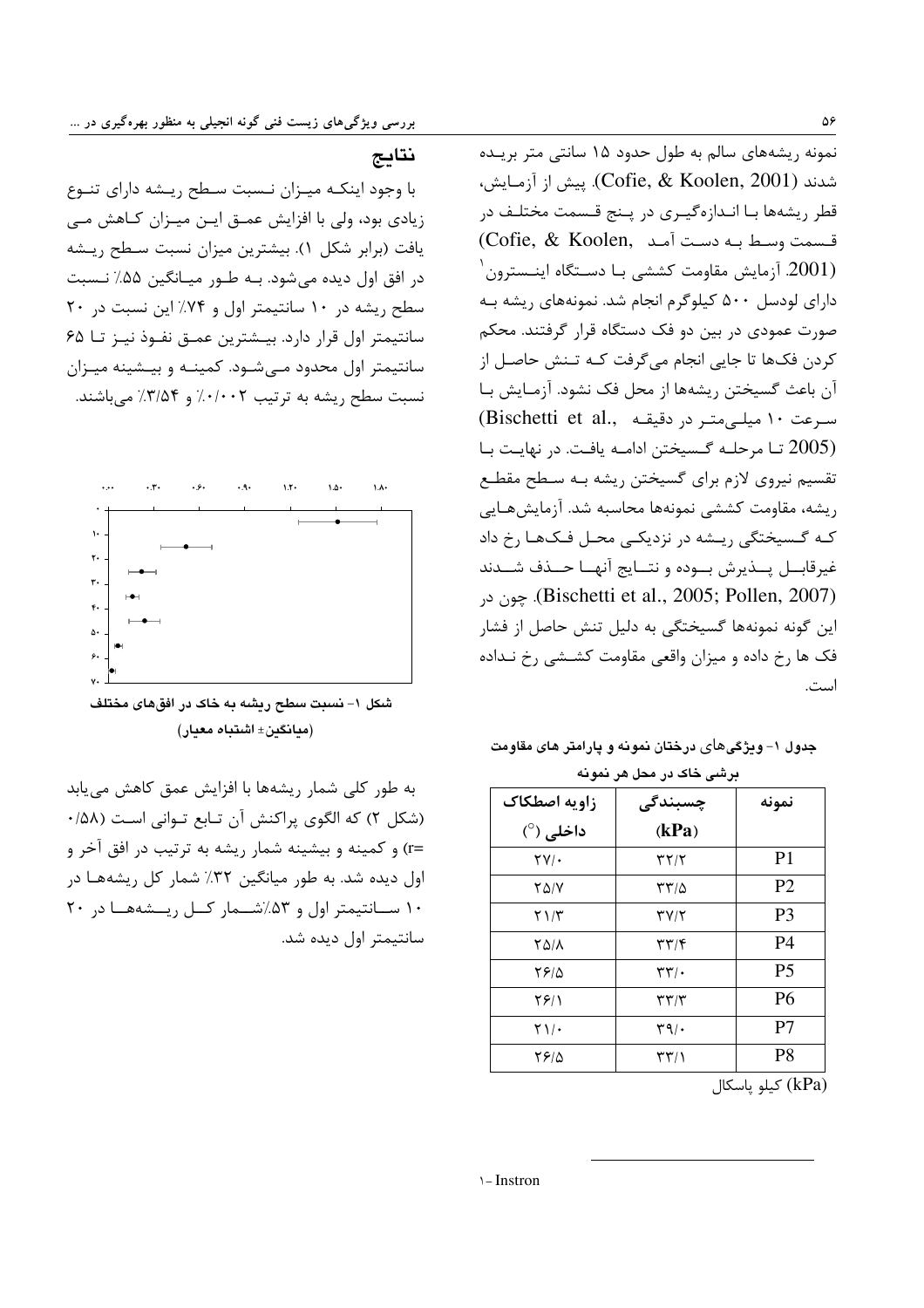

شکل ۲– در صد ریشهها در هر افق نسبت به کل ریشهها (میانگین± اشتباه معیار)

آزمايش مقاومت كششى در طی آزمایشها دیده شد کـه سـرخوردن نمونـههـا از درون فکھا بـه دليـل کـم بـودن نيـروي گيـرش فـک و گسیختن از محل فک به دلیل زیاد بودن نیـروی گیـرش فک رخ میدهد. بنابراین با انجام شمار بسیاری آزمایش به

صورت آزمون و خطـا، میـزان نیـروی گیـرش مناسـب بـه صورت تجربی مشخص شـد. در آزمـایش کـشش، نیـروی كششي (TF) با افزايش قطر ريشه افزايش يافـت كــه ايـن رابطه به خوبی با یک تابع توانی بیان شده است (شکل ۳).



شکل ۳- نیروی کششی در لحظه گسیختگی در قطرهای مختلف. خط برازش نشان دهنده تابع توانی میباشد. (۳ =۰/۹۵)

مقاومت کششی نمونهها وجود داشت، ولی به طور کلی با افزایش قطر مقاومت کششی روند کاهـشی داشـت (شـکل  $\mathcal{A}$ 

۱۲۴ آزمایش موفق بر روی نمونهها انجام گرفت. دامنــه قطر نمونهها بين ٠/٣ تــا ۵ ميلــي متـر، ميــانگين مقاومـت کشی ۱/۵ ± ۲۹/۳۴ و میزانهای کمینه و بیشینه مقاومت به ترتیب ۱۱/۶۱ و ۶۵ مگاپاسکال بودند. تنوع زیـادی در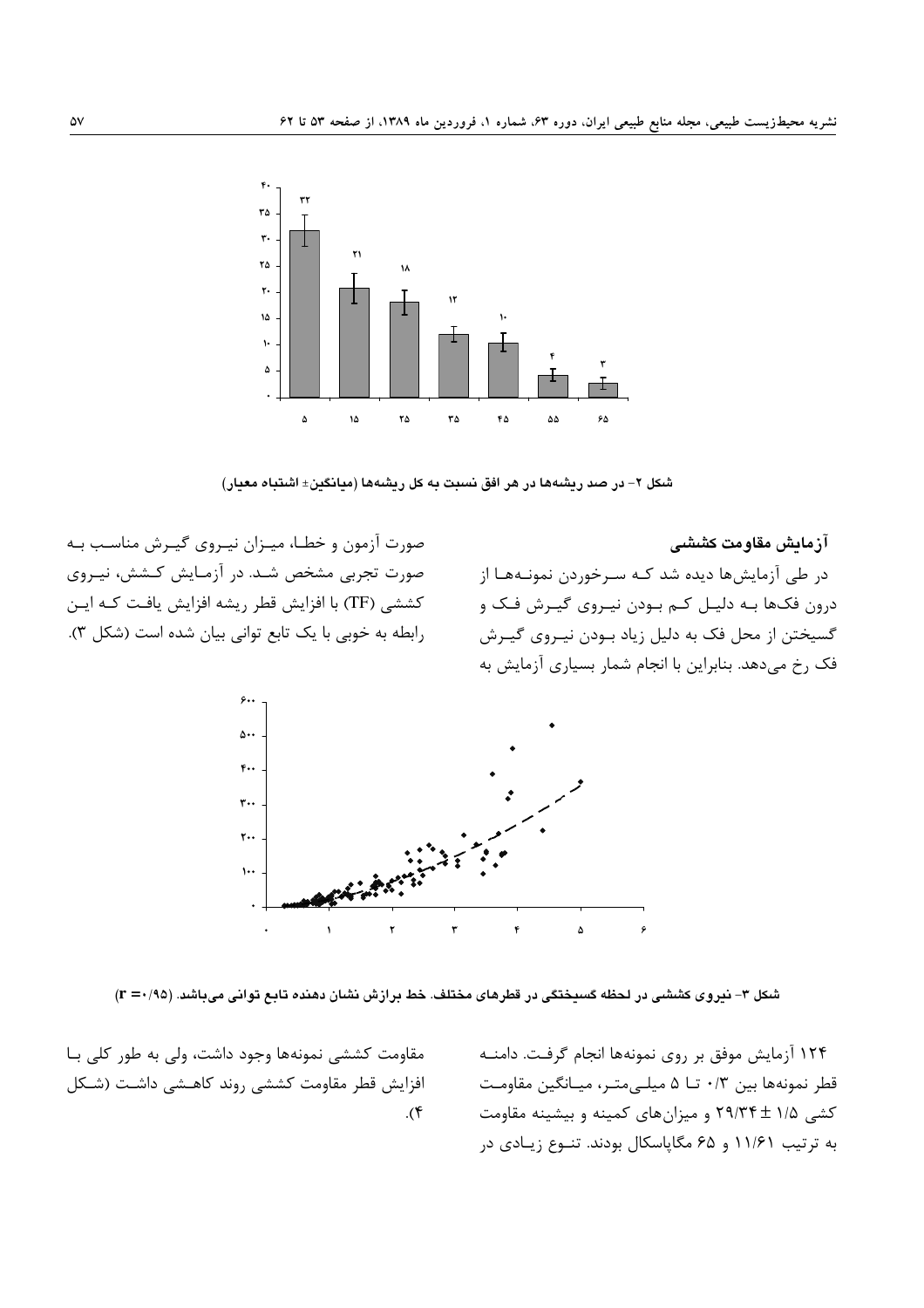

شکل ۴- رابطه بین مقاومت کششی و قطر ریشه و برازش تابع توانی به دادهها.( ۳ =۰/۷۲)

مسلح سازی خاک با جمع بندی دادههای مقاومت کشـشی و نـسبت سـطح ریسشه بـا بهـرهگیــری از مــدل وو (Wu et al., 1979)، برآوردی از مسلح سازی خاک در اثر حضور گونـه انجیلـی محاسبه شد. با توجه به نـسبت سـطح ريـشه، اثـر مـسلح

سازی نیز با افزایش عمق کاهش یافت. بیـشترین میـزان مسلح سازی در ۱۰ سانتیمتر اول و ۴۴/۹۰ کیلوپاسکال و كمترين آن در عمق ۶۵ سـانتيمتري و ۱/۶۵ كيلوياسـكال برآورد شد (شکل ۵).



شکل ۵– افزایش مقاومت برشی در اثر حضور ریشه در عمق های مختلف (میانگین± اشتباه معیار).

دلیل کاهش مواد مغذی، هوا و نیز افزایش تراکم خاک، با افزايش عمـق كـاهش مـىيابـد Bischetti et al., (2005. در این بررسی نیز الگوی نسبت سـطح ریـشه در

نسبت سطح ریشه بـه شـدت تحـت تـاثیر سـاختار ژنـی گونه، گیاه و محیط قرار دارد. به طور کلی این نسبت بـه

بحث و نتيجهگيري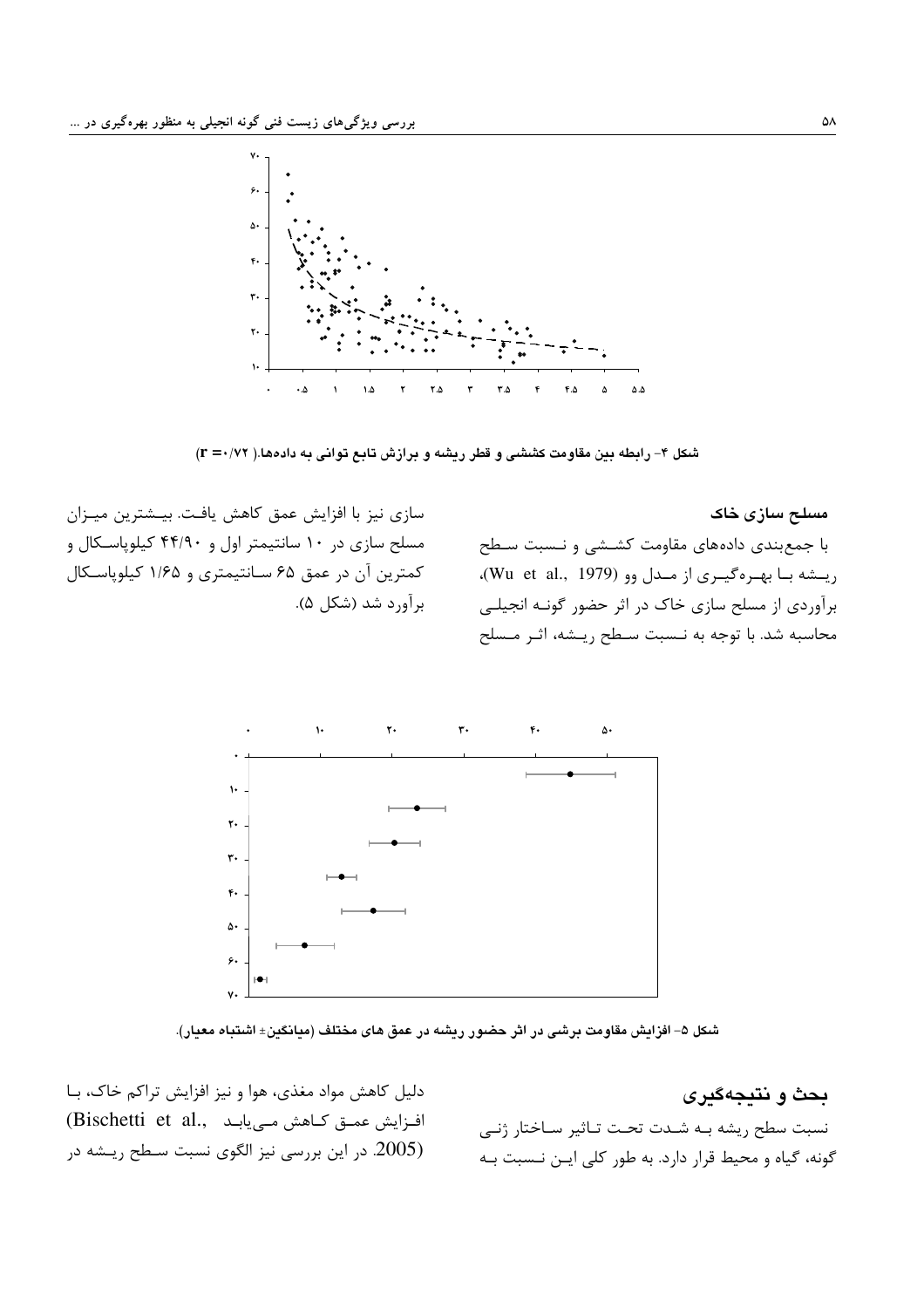.<br>انطه با عمق به صورت کاهـشے بـه دسـت آمـد. کــاهش ت اکم ، بیشه بیا افزایش عمیق بیه وسیله بیسیاری از (Greenway, 1987; Keyes, & Grier في وهشكران) 1981; Schmid & Kazda 2001; Schmidt et al., 2001) گزارش شده است. از طرفـی میـزان نــسبت سطح ، بشه به دست آمده د. این بی سی نسبت بیه نتبایج دیگ بژوهیشگران در جنگیل هیای بهتن برگ از جملیه - (Greenway, 1987; Shields & Gray 1993) اندا:وای بزرگتر است که ابن اختلاف بیه دلیبل در نظ گرفتن دامنههای قطری مختلف می باشد به طوری کـه بـا حذف رشههای قطور در اب<sup>.</sup>ر بررسه ، نتبایج بیا یکیدیگر همخوانی خواهند داشت.

مقاومــت كشــشى انجيلــى (١/۵ ± ٢٩/٣۴ مگاپاســكال) ممسان گونههای آلبی مانند توسکا (۳۲ مگاباسکال)، کاج ( ۳۲ مگاباسیکال)، نوئیل (۲۷ مگاباسیکال) و بلیوط (۳۱ مگاياسكال) مىباشد. ھمچنــين بـا نتـايج & Watson) در مورد گونـههـای نیوزیلنـد ماننـد Marden 2004) کوهوهـــا (۲۹ مگاباســـکال) و بـــنج انگــــشت (۲۸/۱۶ مگایاسکال) قابل مقایسه است. Morgan, & Rickson .<br>(1995) دامنه مقاومت کششی را برای شماری از گونههـا به صورت زیبر گذارش داده انید: بیند ۳۶-۹ مگایاستکال، صنوب ۳۸-۵ مگاباسکال، توسکا ۷۴-۴ مگاباسـکال و افI '+-= % Bibalani, (2001) .O-F--G iq hyr کشیشی (مربوط بیه کلاسیه ۴-۰ میلیمت) شیماری از گونههای جنگار هیای شیمال ماننید: لیلکس ۲۴/۸، ممب: ۰۲۰/۹، توسکا ۲۹/۲، ل گ ۲۸، بلـوط ۳۳/۷، افرا ۲۸/۲ و انحیلی ۵۹/۱ مگاباسکال را گزارش کرد. اختلاف در اعبداد مقاومت کشـشـ بـک گونـه مــ توانـد بـه دلبــل شــرابط محیطی مختلف و با در نظب گ فتن دامنبههیای مختلیف قطری توسط بژوهشگران باشد ولی اختلاف اعبداد مربیوط  $\phi(\lambda)$ به انجیلی در این دو پررسی پیشان زیاد ( جندود ۱۰۰ $\lambda$ ) م باشد. تنها توجیف که می توان برای این اختلاف ارائیه داد تفاوت د. دستگاههای اندازوگیری و دقت آنها م*ه ب*اشد. .<br>نتایج آزمایش مقاومت کششی نشان داد کـه بـا افـزایش قط مقاومت به صورت تابعي تواني كـاهش مــ بابـد. ابن

.<br>نتیجه به وسیله شمار بسیاری از پژوهشگران Bischetti) et al., 2005; Burroughs & Thomas 1977; Gray & Sotir 1996) گزارش شده است و بـا نتـايج اين يژوهش همخواني دارد. البته (Bibalani, 2001) در مورد لبلکې و افرا په اين نتيجه رسېده که با افزايش قطي، مقاومت کششی افزایش می باید. البتیه وی در میورد دیگ گونههای مورد بررسی خود به نتیجـهای هماننـد بـا دیگ بزوهشگران رسيده است. (Nilaweera, 1994) دامنـه  $\epsilon$ تغییر ضرایب ثابت معادله توانی (  $\beta,\alpha$ ) را برای گونههای  $\gamma_1 < \alpha < \lambda$ ۷/۰ درختی پهن برگ تايلند به صورت: ۸۷/۰ $\alpha < \alpha < \lambda$  و نعریف کرد. در این بررسی ضریبهای $\cdot$  /۸ <  $\beta$ < -۰/۴ معادله تواني مربوط به مقاومت كششي در آبن دامنه قبار  $\times$  X $^{ \pi$ ۶ می گیرد و با نتایج این پژوهشگر همخوانی ندارد  $\rm (Bischetti~et~al.,~z$ این تناقض با نتایج . $\rm Y$  = ۲۹ /۶۷ .<br>(2005 که راش اروپایی را بررسـی نمـود همخـوانی دارد چـون در آن پـژوهش نيـز اعـداد در دامنــه مـورد نظـر .'&G L (Nilaweera, 1994)

نتبایج پیرآورد میبزان میسلح سیازی خیاک در حیضور , بشههای انجیلی نشان داد که با افزایش عمق این میتان كـاهش مـي،يابـد. (Mattia et al., 2005) نيـز چنــين .<br>نتیجهای را گزارش و بیان می<sup>ک</sup>ند که الگیوی این کیاهش همانند کاهش نسبت سطح ، بشه مــ باشــد. بــا توجــه بــه اعداد مرسوط به حسیندگی خیاک در حیدول ۱ (۳۹/۰)-۳۲/۲) میرتوان در یافت که اثر حسیندگی اضیافه شیده در اثر وجود ، بشهها در افق اول (۴۴/۹۰ کیلو باسکال) میزان قابل ملاحظهای می باشید و بیا افزایش عمیق این میبزان نسبت به حسیندگی خود خاک ناحیز (۱/۶۵) مصرشود و .<br>تاثیر قابل ملاحظهای نخواهد داشت. از فرضیههـای اولیــه مدل این است که زاویه اصطکاک داخلی ذرات خاک (φ)، .<br>با حضور ریشه گیاه تغییری نمی کند و به همین دلیل اثر J ریشه با چسبندگی اضافه شده ;Mattia et al., 2005) .<br>(Pollen, 2007 بيرآورد مي شيود. بيا ايين وجيود،  $(Wu$  et بهرهگیری از مـدل وو Bibalani,  $(2001)$ .<br>al., 1979 تاثیر یوشش گیاهی را محاسبه نمـود. بـرای اينكـار φ متغيـر فـرض شـده و در حالـت وجـود پوشـش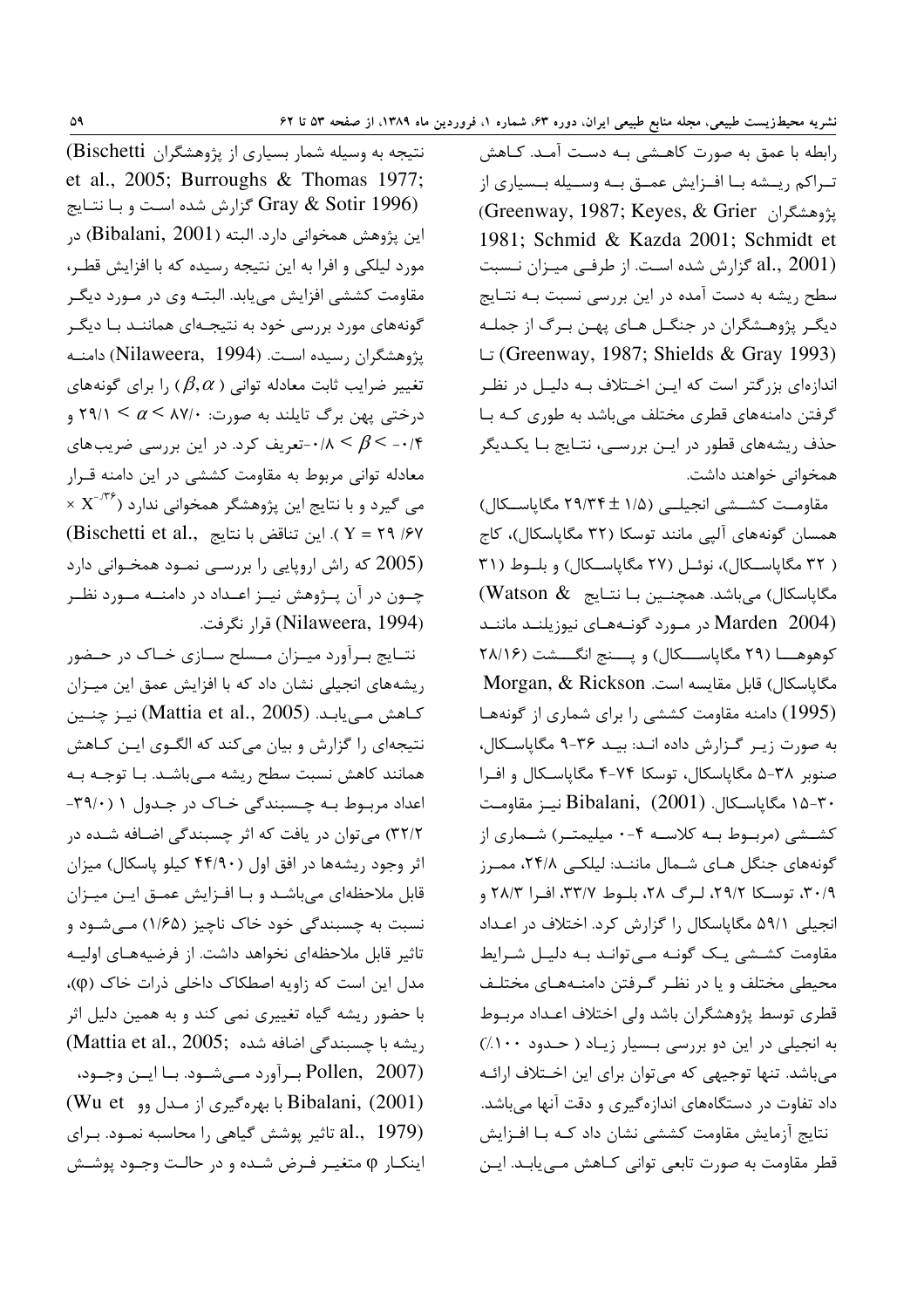بررسی ویژگیهای زیست فنی گونه انجیلی به منظور بهرهگیری در …  $\mathscr{S}\star$  جو المسي $\mathscr{S}\star$ 

.<br>فني زيست مهندسي خاک مے باشد. به طور کلي اين تفهش وجود ابطه كاهش بين عمق و نسبت سطح , بشه، عمق و قدرت مسلح سازی و نیز ,ابطه عکس بین مقاومت کششی و قطی ا به عنوان ویژگی های : بست فنی

گیاهی φ<sub>۲</sub> محاسبه شده و با بهرهگیری از آن تاثیر پوشش گیاهی برآورد شده است. .<br>نتایج آبن بژوهش آگاهی در مورد وبژگرهای : بست فنی .<br>نظام و ساختار ریشه گونه انحیلی را بهبود می<sup>لخ</sup>شد. قابل بادآوری است که نبود دانش در مورد ویژگ های : بست به به گونه انجیلی همراه با ارقام مربوط را نشان داد.<br>بادآوری است که نبود دانش در مورد ویژگ های : بست .<br>فنبر گونهها یکی از عوامل مهم محدودیت ساز روش های

مناىع

1- Bibalani, G, 2001. Protective role of forest and non forest species. PhD Thesis. Islamic Azad University, Tehran, Iran. 149 p.

2- Abernethy, B., & IAN D. Rutherfurd. 2000. The effect of riparian tree roots on the massstability of riverbanks. Earth Surf. Process. Landforms 25: 921- 937.

3- Bischetti, G.B., Chiaradia. E.A., Simonato. T., Speziali. B., Vitali. B., Vullo. P., & Antonio Zocco. 2005. Root strength and root area ratio of forest species in Lombardy (Northern Italy). Plant and Soil: 278:11–22.

4- Burke, M.K., & Raynal, D.J. 1994. Fine root growth phenology, production and turnover in a northern hardwood forest ecosystem. Plant Soil 162, 135–146.

5- Burroughs, E.R., & Thomas, B.R. 1977. Declining root strength in Douglas-fir after felling as a factor in slope stability USDA Forest Service Research Paper INT-190, 27 p.

6- Cofie, P., & Koolen, A. J., 2001. Test speed and other factors affecting the measurements of tree root properties used in soil reinforcement models. Soil and Tillage Research. 63: 51- 56.

7- Danjon, F., Bert, D., Godin, C. & Trichet, P. 1999. Structural root architecture of 5-yearold Pinus pinaster measured by 3D digitising and analysed with AMAPmod. Plant Soil 217, 49–63.

8- Gray, D.H., & Sotir, R.B. 1996. Biotechnical and Soil Bioengineering Slope Stabilization: A Practical Guide for Erosion Control. J. Wiley, Chichester.

9- Greenway, D.R. 1987. Vegetation and slope stability. In Slope Stability. Eds. M G Anderson and K S Richards. J Wiley & Sons Ltd.

10- Greenwood, J.R., Norris. J.R. & J. Wint. 2006. Site investigation for the effects of vegetation on ground stability. Geotechnical and Geological Engineering 24: 467–481

11- Jackson, R.B., Canadell, J. Ehleringer, J.R., Mooney, H.A., Sala, O.E. & Schulze, E.D. 1996. A global analysis of root distributions for terrestrial biomes. Oecologia 108, 389–411.

12- Keyes, M.R., & Grier, C.C. 1981. Above and below ground net production in 40-yearold Douglas-fir stands on low and high productivity sites. Can. J. For. Res. 11, 599–605.

13- Kramer, J.P., & Boyer, S.J. 1995. Water Relations of Plants and Soils. Academic Press, San Diego, USA.

14- Mattia, C., Bischetti, G.B., & Gentile, F. 2005. Biotechnical characteristics of root system of typical Mediterranean species. Plant and Soil. 278: 23-32.

15- Morgan, R.P., & R.J. Rickson. 1995. Slope Stabilization and Erosion Control-A Bioengineering Approach. Chapman and Hall, University Press, Cambridge.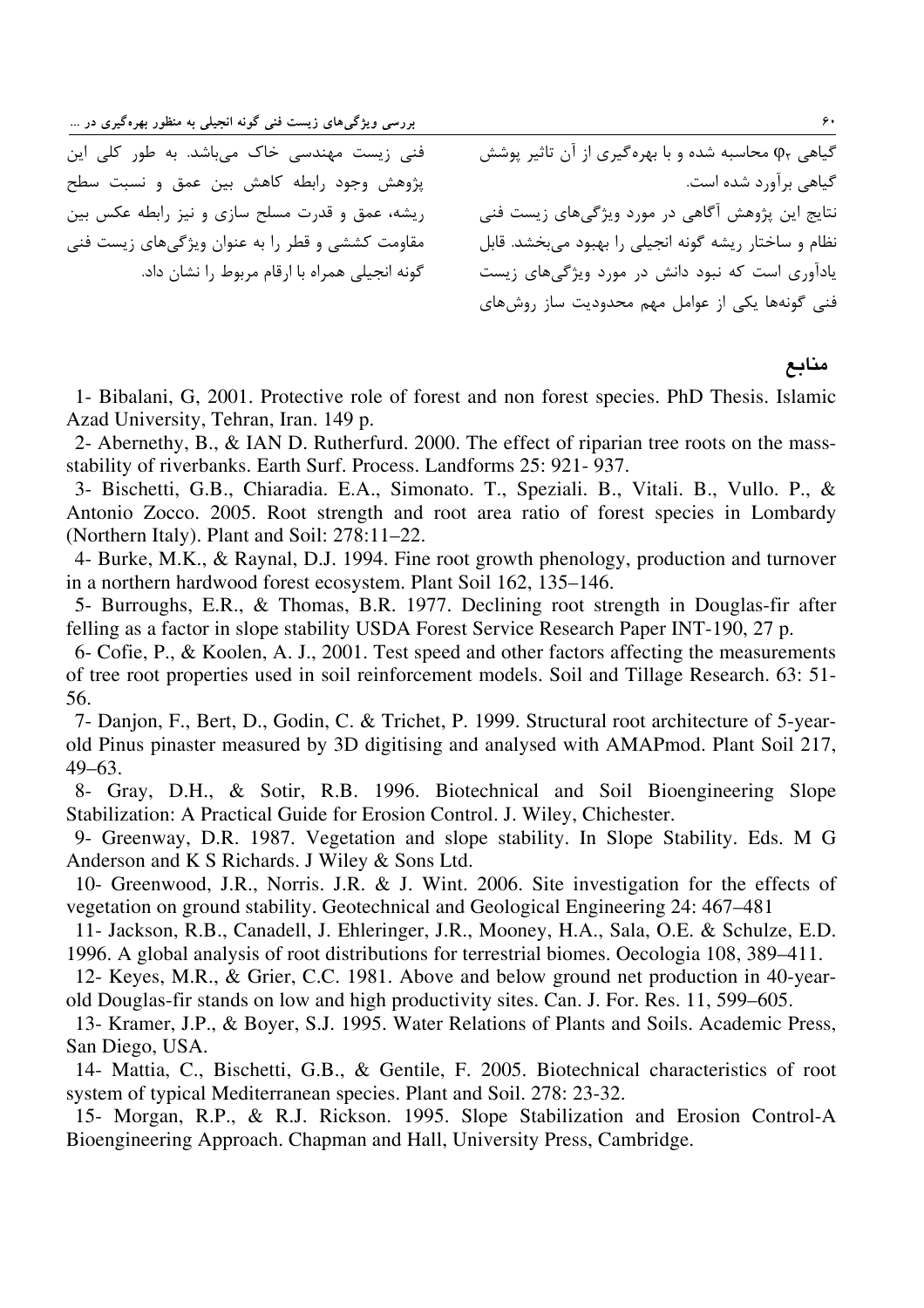16- Nilaweera, N.S. 1994. Effects of tree roots on slope stability: the case of Khao Luang Mountain area, So Thailand. Dissert. No. Gt-93-2.

17- Phillips, C.J., Watson, A.J. 1994. Structural tree root research in New Zealand. Manaaki Whenua Press, Lincoln, Landcare Research Science Series No. 7. 71 p.

18- Pollen, N. 2007. Temporal and spatial variability in root reinforcement of stream banks: Accounting for soil shear strength and moisture. Catena. 69: 197-205.

19- Roering, J.J. Schmidt, K.M., Stock, J.D. Dietrich, W.E. & Montgomery, D.R. 2003. Shallow landsliding, root reinforcement, and the spatial distribution of trees in the Oregon Coast Range. Can. Geotech. J. 40, 237–253.

20- Schiechtl, H.M. 1980. Bioengineering for Land Reclamation and Conservation. University of Alberta Press, Edmonton, Alberta, Canada.

21- Schmid, I. & Kazda M. 2001. Vertical distribution and radial growth of coarse roots in pure and mixed stands of Fagus sylvatica and Picea abies. Can. J. Forest. Res. 31, 539–548.

22- Schmidt, K.M., Roering, J.J., Stock, J.D., Dietrich, W.E., Montgomery, D.R. & Schaub, T. 2001. The variability of root cohesion as an influence on shallow landslide susceptibility in the Oregon Coast Range. Can. Geotech. J. 38, 995–1024.

23- Shields, F.D, & Gray, D. H. 1993. Effects of woody vegetation on the structural integrity of sandy levees. Water Resour. Bull. 28(5), 917–931.

24- Simon, A., & Collison, A. J. C. 2002. Quantifying the mechanical and hydrologic effects of riparian vegetation on streambank stability. *Earth Surf. Process. Landforms* 27: 527–546

25- Sun, H.L., Li, S.C., Xiong, W.L., Yang, Z.R., Cui, B.S., & Yang, T. 2008. Influence of slope on root system anchorage of Pinus yunnanensis. ecological engineering 32: 60–67

26- Thorne, C.R. 1990. Effects of vegetation on riverbank erosion and stability. In: Thornes, J.B. (Ed.), Vegetation and Erosion. John Wiley and Sons Inc, Chichester, pp. 125–143.

27- Watson, A.J., & Marden, M. 2004. Live root-wood tensile strengths of some common New Zealand indigenous and plantation tree species. New Zealand journal of forestry science 34(3): 344-353.

28- Wu, T.H. 1976. Investigation of Landslides on Prince of Wales Island. Geotech. Eng. Rep. 5 Civil Eng. Dep. Ohio State Univ. Columbus Ohio, USA.